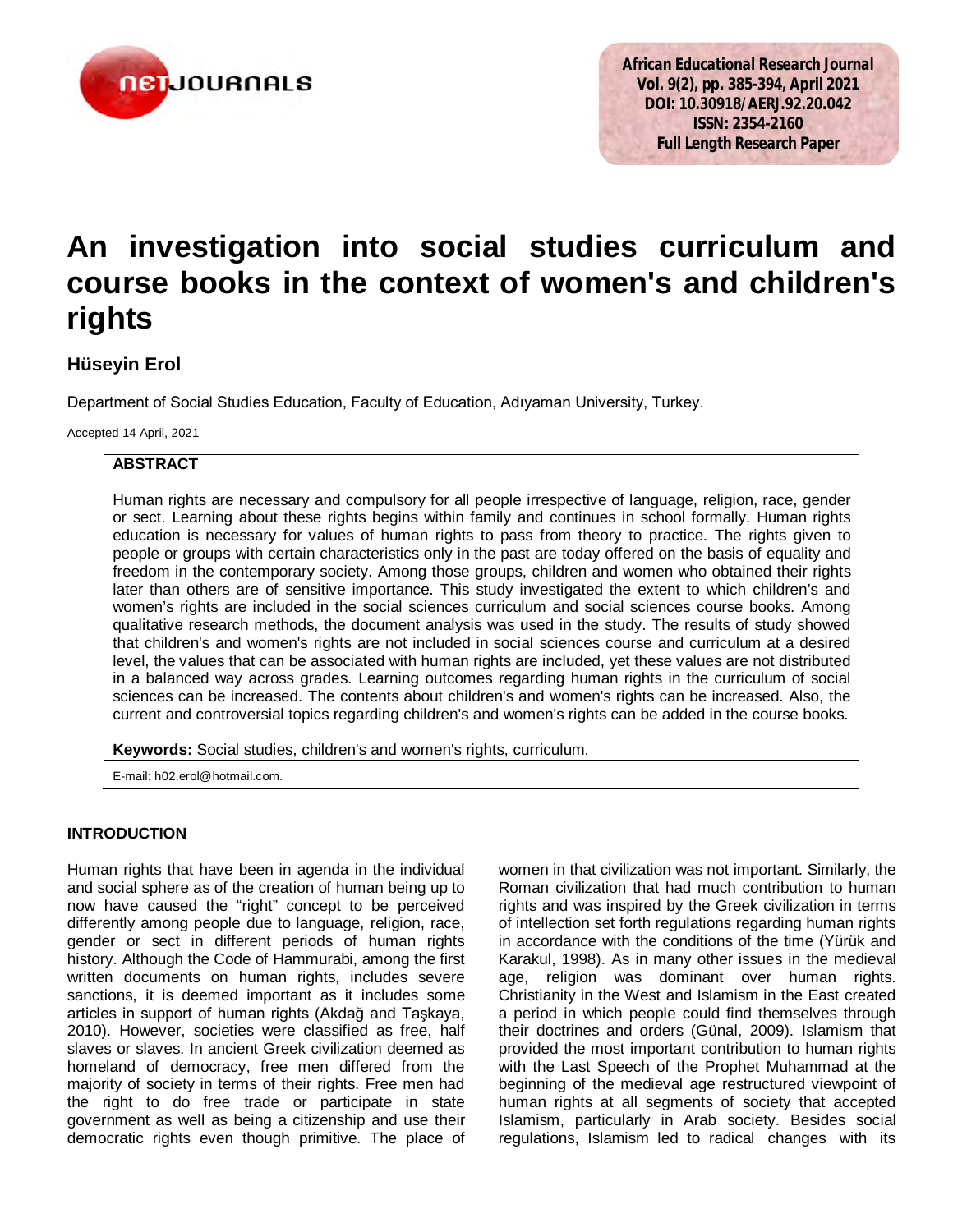egalitarian perspective on women's rights. Constitution of Medina accepted as the first constitution in history by some authorities is a document which was much ahead of its time, guaranteeing fundamental rights and freedoms (Akgündüz, 1997; Konseyi, 2013). In the same period, there were serious problems with human rights and freedoms in Europe and it was out of the question to mention about rights and liberties for the segments except for feudal seigneurs. This can be deemed an apparition of slavery mentality which existed in the past. Although those who first accepted Christianity opposed slavery, the church did not utter a word in the following periods to slavery which was against human rights. Values related to human rights except for the doctrines of Jesus became meaningless (Kapani, 1993). Magna Carta Libertatum that was the first document to limit authorities of the king about human rights and liberties in England introduced a number of regulations on a large scale from tax regulation to justice system and the medieval age was insensitive to the idea that human beings have indispensable, inalienable, universal fundamental rights and freedoms which preceded the state (Ünal, 1994).

Movements of thought such as Renaissance, Reform, enlightenment, and humanism in Europe were important improvements that left their mark in the New Age. In particular, enlightenment and humanism formed the basis of human rights for individuals to realize and know their own values in the following periods (Durul, 2008). In this period when social structure started to change particularly in the west, free thought came into prominence as a result of the decline in oppressiveness of feudalism; mental change and transformation that started with Renaissance and continued with Reform movement and humanism not only changed perspective of people in many areas but also contributed to human rights. In this period, notable philosophers like Hobbes, Locke, and Rousseau performed important studies on human rights and freedoms. There were concrete developments regarding human rights such as Bill of Rights in 1628, Fair Trial Law in 1679, Rights Agreement in 1689 and American Declaration of Independence in 1776 in England in the New Age. After these periods, human rights hatched out of an idea and turned into concrete rights over time. In every step of human rights struggle, the focal point was to improve the previous right and form basis for the next right (Yeşil, 2002). Undoubtedly, the most important development of the New Age was the French Revolution that started with a spark at national level and had global effects and engraved on minds the concepts such as rights, freedom, justice and equality, particularly human rights. Human rights crossed the borders through treaties prohibiting the slave trading and slavery and became the subject of international law. Surely, multiple international conventions played role in this, ensuring development of humanitarian law. However, systematic introduction of human rights into the field of international law became possible in the periods

following the World War II (Kara, 2012). The statement "individuals are born legally free and equal, live free and equal" in the Universal Declaration of Human Rights published after the French Revolution in 1789 became a source of inspiration for the United Nations Universal Declaration of Human Rights published in December 10, 1948 (Konan, 2011). This declaration is deemed a milestone in the history of human rights and a source of inspiration for many conventions, agreements and declarations related to political, cultural, economic and social rights at both regional and global levels. The Universal Declaration of Human Rights is the sole document to state that all segments of a society should conduct an equal, free, fair and share-based life within human rights and to mention individuals' social, political, economic and cultural rights.

This declaration underlines that every man and woman who reaches the age of marriage has the right to marry and start a family without any restriction on race, nationality or religion and both men and women have equal rights on and during marriage and ending it. Besides, it includes vital articles stating that a mother and children have the right of special care and benefit and all children benefit the same social protection regardless of whether they were born in or out of wedlock. The Convention on the Rights of the Children that was prepared for children consists of articles that officially underlines the rights children individually and aims to bring the children's life standard to the desired level. This convention is an important legal text identifying children's rights in the most comprehensive way and including the standards and responsibilities that have been widely agreed upon and non-negotiable. It defines the rights and freedoms of all children irrespective of their nationality, identity, gender, religions or social origin. The articles of the convention comprise the society and the state, especially the family of the child. These institutions are responsible for fulfilling children's rights completely and respecting these rights (Akyüz, 2000; Franklin, 1993; UNICEF, 2008).

Even though there are provisions in the human rights documents for women and children who constitute the sore point of the society, the rights and freedoms generally remaining in theory are mentioned. Human rights training is one of the most important bases in which people can feel safe against those who may create pressure or the state, which is very important and indispensable for every segment of society. This training is an obligation emerging from the documents of human rights and is a human right that is recognized by the conventions that are agreed, including mutual respect (Gülmez, 2001). Providing training to everyone on this matter, enactment of mandatory laws and establishment of organizations is the indispensable duty of a state towards its citizens. Otherwise, the state violates its citizens' rights to receive human rights training (Çüçen, 2013). In today's information age where all information is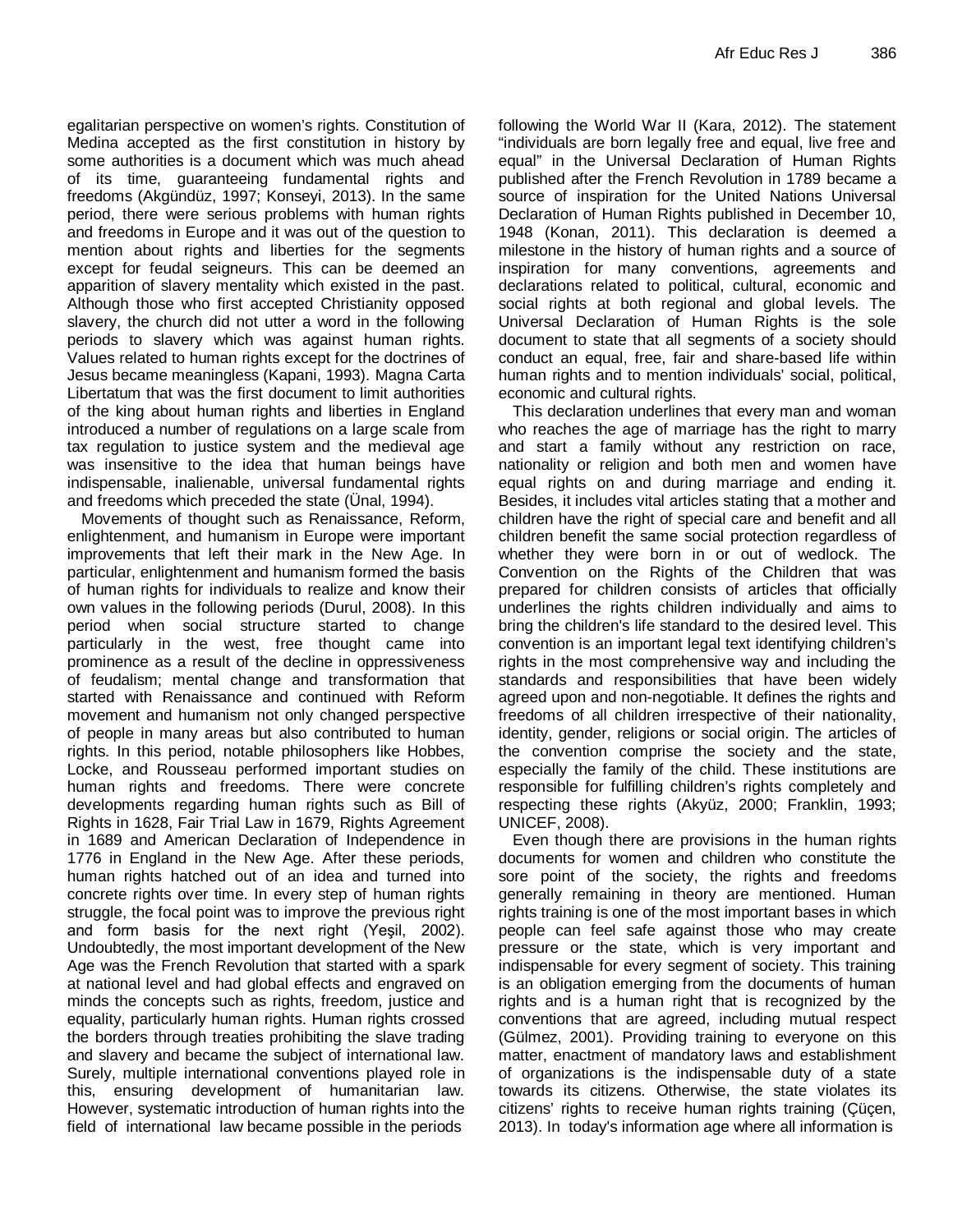available, not all people do know how to use this information. To get accustomed to such change that brings a different dimension to the new order and yield outcomes to reunite the society, the training of school based human rights particularly has become necessary and obligatory at an early age. Lifelong learning should be provided within equal opportunities without any discrimination of age, gender or status so that individuals can be aware of and use their rights. Awareness is necessary so that individuals can use their own rights. To benefit from the organizations established to prevent violation of rights, it is necessary to have received training on human rights and to have awareness of rights. An individual who lacks this awareness is unable to fulfill his/her duties and responsibilities and ensures the continuity of this negation by violating other people's rights (Çetindağ, 2004). Education and human rights are in close relationship with each other. Education can be defined as radical changes making an individual be equipped with mental and skill-based knowledge. Human rights, on the other hand, are defined as the rights entitled to people as they are human beings. Recognizing and developing the spirit and personality of people and training individuals who respect human rights are among major objectives of education. Just as education is not possible without education right, which is one of the fundamental human rights, it is not possible to train individuals who support human rights without education (Karakuş, 2018). Human rights education course, which has been included in the curriculum, has taken its place<br>with the name "Vatandaslık Eğitimi (Citizenship "Vatandaşlık Eğitimi (Citizenship Education)" since 1968 although its name changed from time to time such as "Malûmat-ı Vataniye" from the first years of the Turkish Republic to 1927, "Vatanî Malûmat" from 1927 to 1930, "Yurt Bilgisi" from 1930 to 1939, and "Yurttaşlık" in the curriculum of 1948. It was taught between 1949 and 1970 with the name "Civics" to the 1st, 2nd and 3rd grades for an hour period (Gülmez, 2001). The course named as Citizenship and Human Rights Education in 1996 was taught to the 8th grade (Gömleksiz and Kılınç, 2013; Sağlam and Hayal, 2015). The course that had been taught to the 7th and 8th grades since 1997 was removed from the program in 2005. With the decision of the Ministry of National Education in 2006, some of the topics in the Citizenship and Human Rights Education were included in the curriculum of social sciences course and some were included in the Revolution History and Kemalism course (Sabancı, 2008). The Citizenship and Democracy Education course that was reintroduced as of 2010 was taught to the 8th grade and provided in other courses as an interim course (Kondu and Sakar, 2013). As of the 2015-2016 academic year, human rights have been taught as Human Rights, Citizenship and Democracy in the 4th year (Ersoy, 2016). Today, the human rights course that cannot make a seat for itself in the secondary school curricula is mainly taught in the content of the social studies course as well as Revolution History and Kemalism course. Similarly, the human rights course is taught as an interim course in the social sciences curriculum. In the fifteenth item of the special purposes of the social sciences curriculum that was updated in 2018, the human rights education was addressed as "to understand the concepts of human rights national sovereignty, democracy, secularism, and republic and organize life according to democratic rules". In the first item of the points to consider section of the curriculum, social sciences such as history, geography, economics, sociology, anthropology, psychology, philosophy, political sciences, and law as well as human rights, citizenship and democracy were integratedly addressed in the social sciences education fields. The statement "the topics should be taught with an interdisciplinary approach but not separately like history, geography, human rights and citizenship" again underlined the human rights education.

This study aims to determine to what extent women's and children's rights, consisting the focal point of individual and social sensitivity which are among important issues of human rights, are included in the social sciences curriculum. The problem statement of the research is "To what extent do children's and women's rights are included in the social sciences course books". Subgoals of the study tried to find answers as regards to what extent social sciences curriculum includes human rights and freedoms, to what extent the 5th grade social sciences curriculum include children's and women's rights, to what extent the 6th grade social sciences curriculum include children's and women's rights, and to what extent the 7th grade social sciences curriculum include children's and women's rights.

### **METHOD**

Among qualitative research methods, the document analysis technique was used in the study. The document analysis is used to access resources on the aim of the study and determine the data obtained (Çepni, 2007). Various written and visual materials such as the present archive records, books, magazines, biographies, diaries, letters, films, radio and television programs are examined regarding a topic to be investigated in this method (Balcı, 2001). Initially, the social sciences curriculum was investigated in this study to find out whether children's and women's rights were included. Later, the social sciences course books of the 4th, 5th, 6th and 7th grades were examined to find out to what extent children's and women's rights were included in the course books.

#### **RESULTS**

This section of the study provides findings and interpretations obtained from the research.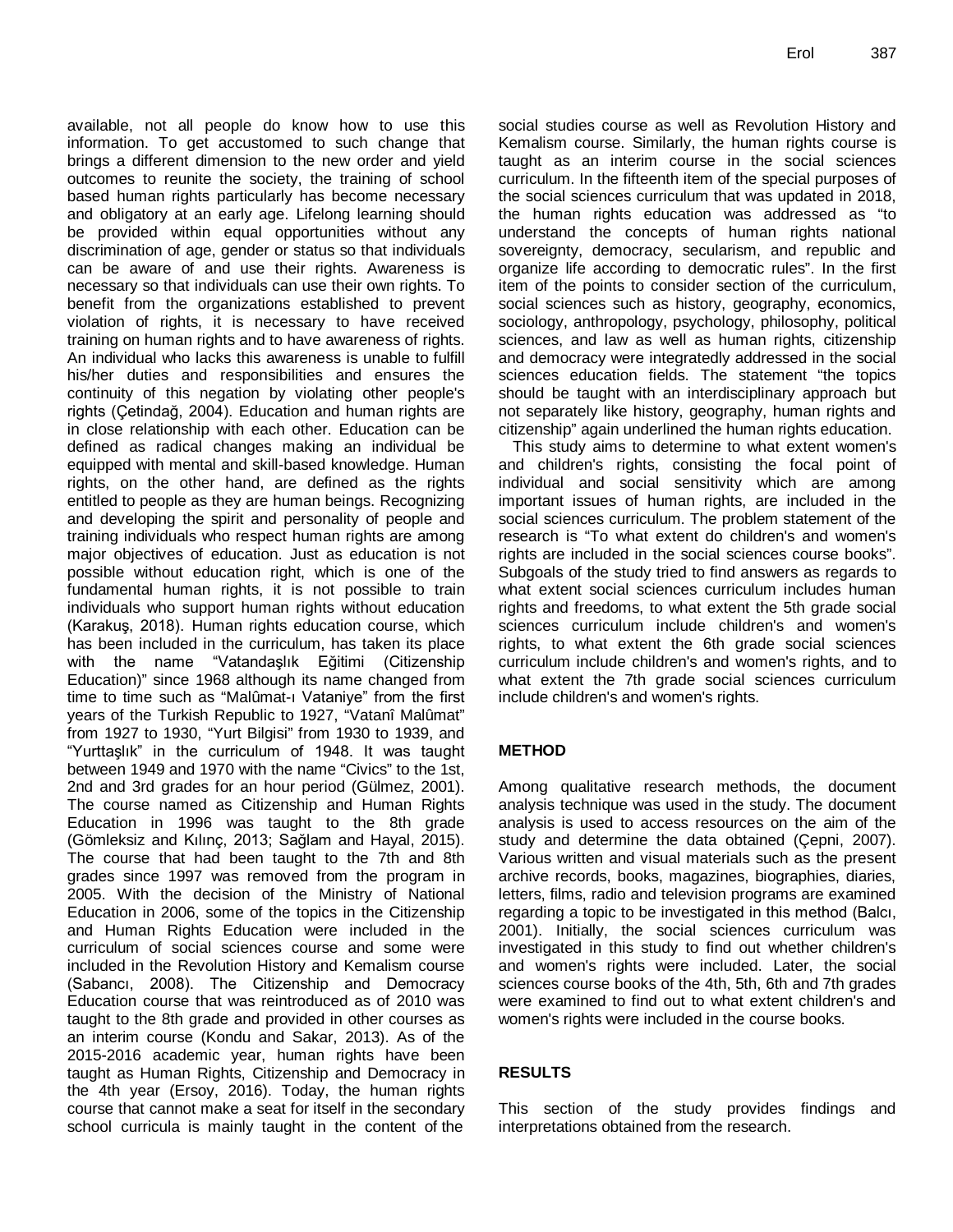| Learning domain                                 | Learning<br>outcomes no. | <b>Learning outcomes</b>                                                                                                                       |  |
|-------------------------------------------------|--------------------------|------------------------------------------------------------------------------------------------------------------------------------------------|--|
| Active Citizenship                              | SB.4.6.1.                | Giving examples about the rights possessed as a child.                                                                                         |  |
| Individual and Society                          | SB.5.1.3.                | Acting in compliance with the duties and responsibilities of the roles in the groups<br>participated as an individual aware of his/her rights. |  |
| Production, Distribution and<br>Consumption     | SB.5.5.6.                | Using their rights as conscious consumers.                                                                                                     |  |
| Active Citizenship                              | SB.5.6.3.                | Explaining the importance of using these rights besides fundamental rights.                                                                    |  |
| Individual and Society                          | SB.6.1.5.                | Defending that solutions to a problem should be based on rights, responsibilities<br>and freedoms.                                             |  |
| Active Citizenship                              | SB.6.6.5                 | Explaining that rights and liabilities of an active citizen of the Republic of Turkey<br>are under constitutional guarantee.                   |  |
| Individual and Society                          | SB.7.1.4                 | Using rights while benefiting communication tools and fulfilling responsibilities.                                                             |  |
| <b>Culture and Heritage</b>                     | SB.7.2.3                 | Apprehending processes forcing to change the Ottoman Empire in connection<br>with developments in Europe.                                      |  |
| <b>Places</b><br>People.<br>and<br>Environments | SB.7.3.4.                | Showing examples for potential adverse conditions in case of the restriction of<br>settlement and freedom to travel among fundamental rights.  |  |

**Table 1.** Learning outcomes regarding human rights in the social sciences curriculum.

Table 1 shows that learning outcomes that can be associated with human rights are more at the 5th and 7th grades. These outcomes are included less in the 4th and 6th grades. Considering the learning domains there are more human rights learning outcomes in the "Active Citizenship". There is not a balanced distribution in the human rights learning outcomes in terms of both learning domains and grade levels. As the grade level increases, learning outcomes increase too, which can be evaluated positive.

**Table 2.** Learning outcomes of children's and women's rights in the social sciences curriculum.

| Learning domain        | Learning outcomes no. | <b>Learning outcomes</b>                                                                                              |
|------------------------|-----------------------|-----------------------------------------------------------------------------------------------------------------------|
| Active Citizenship     | SB.4.6.1.             | SB.4.6.1. Giving examples about the rights possessed as a child.                                                      |
| Individual and Society | SB.5.1.4.             | SB.5.1.4. Giving examples of benefiting from rights as children and<br>situations in which these rights are violated. |
| Active Citizenship     | SB.6.6.6.             | SB.6.6.6. Noticing the value given to women in a society based on the<br>Turkish history and updated examples.        |

Table 2 shows that social sciences curriculum provides few learning outcomes that can be associated with children's and women's rights that are important in terms of human rights. No learning outcomes regarding children's and women's rights are included in the 7th grade; the outcomes in the 4th and 5th grades do not include women's rights; and no learning outcomes on children's rights are included in the 6th grade.

**Table 3.** The human rights values in the social sciences curriculum and their relationship with social sciences course books.

| <b>Values</b> | The 4th Grade Social<br><b>Sciences Course</b><br><b>Books</b> | The 5th Grade Social<br><b>Sciences Course</b><br><b>Books</b> | The 6th Grade Social<br><b>Sciences Course Books</b> | The 7th Grade Social<br><b>Sciences Course Books</b> |
|---------------|----------------------------------------------------------------|----------------------------------------------------------------|------------------------------------------------------|------------------------------------------------------|
| Justice       |                                                                |                                                                |                                                      |                                                      |
| Sensitivity   |                                                                |                                                                |                                                      |                                                      |
| Equality      |                                                                |                                                                |                                                      |                                                      |
| Freedom       |                                                                |                                                                |                                                      |                                                      |
| Respect       |                                                                |                                                                |                                                      |                                                      |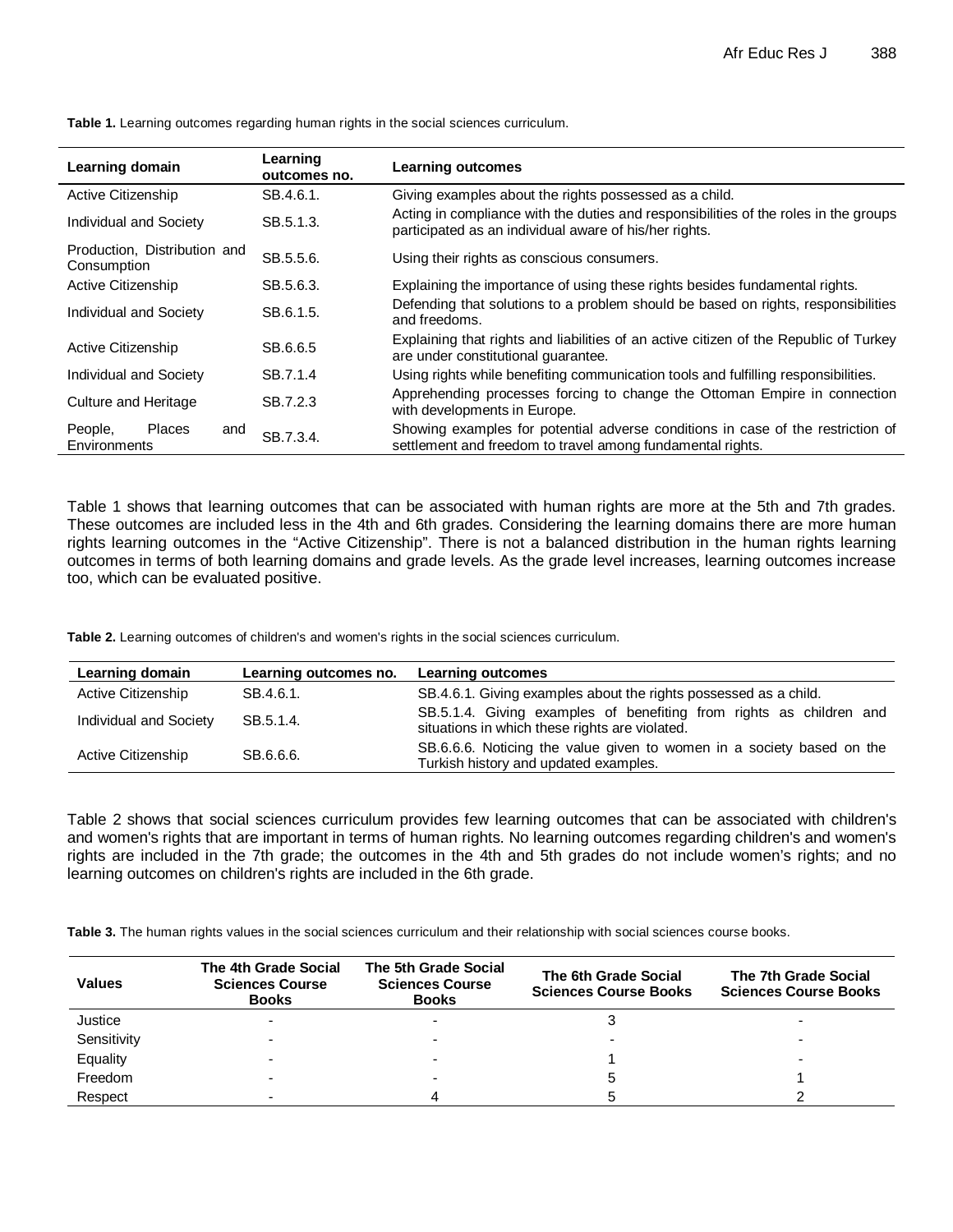Table 3 shows that the social sciences curriculum includes five values that can be associated with human rights. Values such as justice, sensitivity, equality, freedom and respect that are some concepts of human rights education are directly related to children's and women's rights. In this sense, it is important to emphasize human rights and freedoms among the values in the curriculum. The human rights values in the social sciences curriculum are not distributed in a balanced way in terms of grade; the "justice" is referred three times in the 6th grade course book, however, this is not mentioned in the social sciences course books of the 5th and 7th grades. The sensitivity value is not included in any grade; the equality value is included once in the course book of the 6th grade, while the freedom value is included in the course books of the 6th and 7th grades. The freedom value is mentioned much in the 6th grade course book. The respect value is included in all class levels. The respect value is included in the secondary school social sciences course books more than other values. There is no value regarding human rights in the course book of the 4th grade.

**Table 4.** Contents on children's rights in the social sciences course book of the 4th grade.

| <b>Aarning</b><br>domain<br>,,,,,,<br>-92 | Unit                                             | ≥rad | illhiart                                              |
|-------------------------------------------|--------------------------------------------------|------|-------------------------------------------------------|
| zenshir<br>rtive                          | ∵ennle :<br>anc<br>'חם ר<br>120AN<br>Mar<br>ieni |      | ∕ riahts<br>am<br>anc<br>exist<br>with<br>child<br>mv |

Table 4 shows that the subject titled "I am a child and I exist with my rights" in the Active Citizenship learning domain of the social sciences course book was prepared in relationship with children's rights. The Convention on the Rights of the Child published by the United Nations protects children's rights and freedoms and 20th November is celebrated as Children's Rights Day. Thus, children can learn they have a special day and this may let them feel more precious. This content also mentions the International Congress on Child that was carried out with public and university support in Turkey. Child labor, a human rights issue, is mentioned in another section of the subject stating that due to this problem, millions of children are deprived of their rights, especially education right. The content informs children about which institutions to get support from in such cases. Besides that, it mentions children cannot be subject to discrimination of language, religion, race and gender. It adds that children should be aware of their all rights as well as respecting others' rights and freedoms (Figure 1).



**Figure 1.** Sample chapter on children's rights in the 4th grade social studies textbook.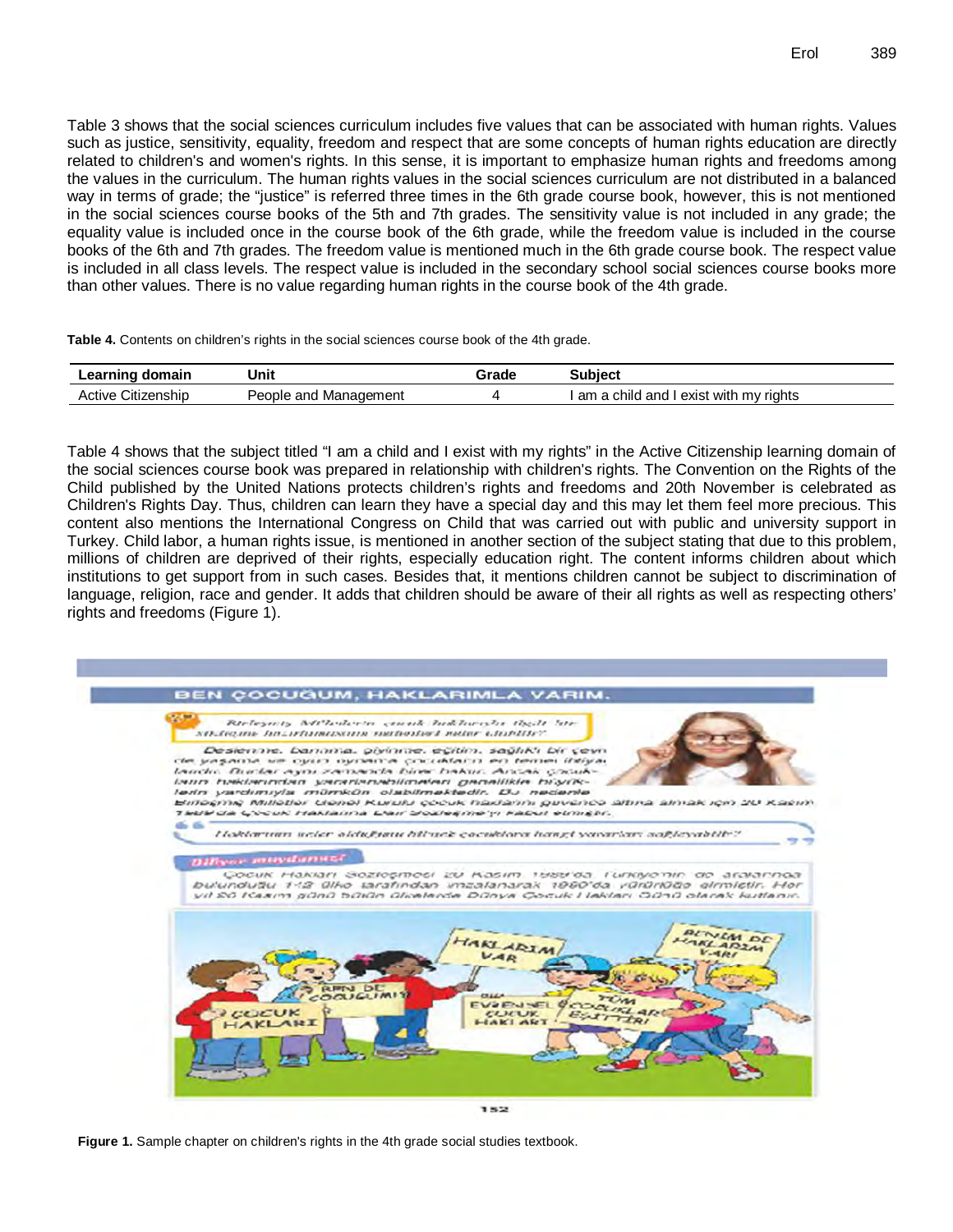**Table 5.** Contents on women's rights in the social sciences course book of the 4th grade.

| Learning domain | Jnit                     | Grade | <b>Subject</b>           |
|-----------------|--------------------------|-------|--------------------------|
| -               | $\overline{\phantom{0}}$ |       | $\overline{\phantom{0}}$ |

According to Table 5, there is no subject regarding women's rights in the social sciences course book of the 4th grade.

**Table 6.** Contents on children's rights in the social sciences course book of the 5th grade.

| Learning domain        | Unit                        | Grade | <b>Subject</b>         |
|------------------------|-----------------------------|-------|------------------------|
| Individual and Society | We are a part of a whole    |       | I exist with my rights |
| Active Citizenship     | I am active and responsible | 5     | Our fundamental rights |

According to Table 6, there are two subjects on children's rights in the social sciences course book of the 5th grade. The subject titled "I exist with my rights", based on the children's rights, emphasized that children should have chronological information about the incidence of their rights. Besides, children were informed about the Convention on the Rights of the Child that was approved in the general assembly of the UN, having been prepared internationally for children, and they were informed that they were under protection both in their home country and globally. They were told that the aim was to protect their rights to allow them to take an active role in social life without any discrimination and to be aware of an international convention for them. The content is important in terms of increasing awareness of children's rights. This subject was prepared in relation to the outcome of "giving examples of benefiting from rights as children and situations in which these rights are violated" at the 5th grade of social sciences curriculum. Another section of the subject mentioned child labor, the biggest issue of children worldwide, as in the 4th grade social sciences course book; thus, based on the news of a newspaper, information was provided about the International Labor Organization (ILO) conducting studies on preventing child labor by providing current statistical information about child labor, supported by appropriate visuals. The content, supported with visuals, also provided current information about children who were deprived of education and had to live as asylum seekers in different parts of the world besides demographic information obtained from UNICEF regarding children who lost their life during wars. The worldwide hunger and children who were affected by it were mentioned in the World Global Hunger Report in the following sections of the subject and information was provided about the organizations conducting studies to overcome this negation. The main objective was make children know that international studies were being conducted regarding children in the disadvantaged groups and know about the presence of institutional organizations that they could feel safe in.

Based on the studies carried out at national level in connection with the same issue, the studies conducted by the Committee on the Rights of the Child affiliated to the Ministry of Family, Labor and Social Services to prevent child labor were included. Another subject in the 5th grade social sciences course book regarding children's rights was "Our Fundamental Rights". The content comprised basic principles of human rights besides general information about the fundamental right concept. This was supported by the 12th article of the Turkish constitution stating that "Everyone has intangible, indispensable, inalienable and personal fundamental rights and freedoms". The content also mentioned an important project on children's rights, in which children could learn about their rights through several games and activities. Besides, it provided information about the students' rights on participation in decision-making processes; they could freely express their thoughts about participating in decision-making processes based on the 12th article of the Convention on the Rights of the Children. Children were also advised to respect others' thoughts, deem themselves individuals and be aware of their rights.

**Table 7.** Contents on women's rights in the social sciences course book of the 5th grade.

| Learning domain    | Unit                      | Grade | Subiect                |
|--------------------|---------------------------|-------|------------------------|
| Active Citizenship | am active and responsible |       | Our fundamental rights |

Table 7 shows that there is not a separate topic for women's rights in the 5th grade social sciences course book, but political rights given to Turkish women during the period of Mustafa Kemal Atatürk are included in the "Our Fundamental Rights" which was supported by the women's rights-related statements of Mustafa Kemal Atatürk. Not mentioning about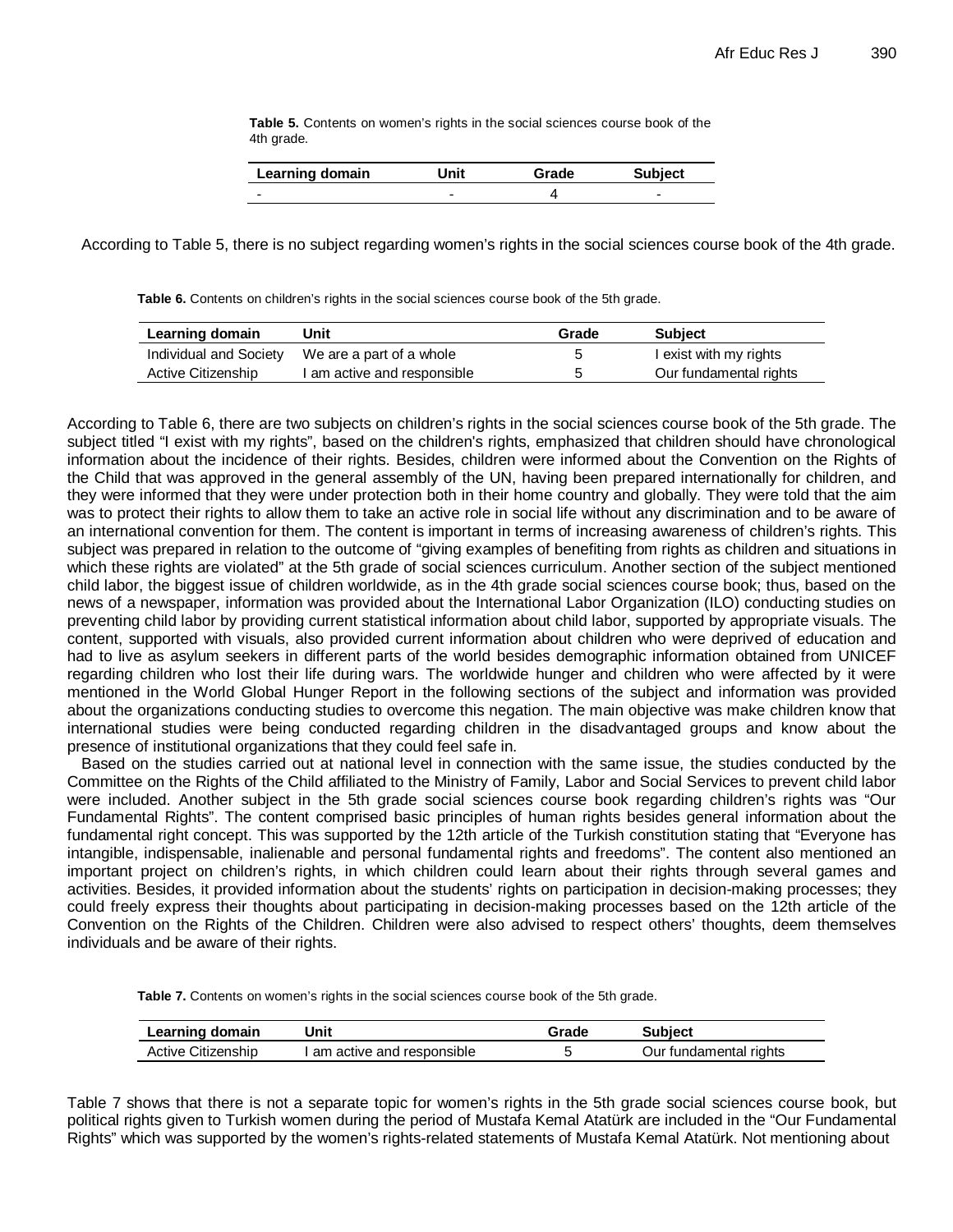social rights given to Turkish women under this subject can be deemed a drawback. If the political rights and social rights were given in connection with each other, this could cause the perception in the students' minds that social and political rights complement each other (Figure 2).



**Table 8.** Contents on children's rights in the social sciences course book of the 6th grade.

| Learning domain | Unit                     | Grade | Subiect |
|-----------------|--------------------------|-------|---------|
|                 | $\overline{\phantom{0}}$ |       | -       |

According to Table 8, there is no content regarding children's rights in the social sciences course book of the 6th grade.

**Table 9.** Contents on women's rights in the social sciences course book of the 6th grade.

| Learning domain    | Unit                       | Grade | <b>Subject</b>                |
|--------------------|----------------------------|-------|-------------------------------|
| Active Citizenship | I attend to the management |       | Place of Women in the Society |

Table 9 shows that the 6th grade social sciences course book includes a subject "Place of Women in the Society" regarding women's rights. The content provided information about the place of women in the society within a historical perspective and information about women' place in the first Central Asian Turkish states was provided on the basis of evidence-based education. Therefore, Orkhon Inscriptions included sections about women. Active role of women in nongovernmental organizations during the Ottoman period was given through the example of Bacıyan-ı Rum so that students could understand social participation role of women in Turkish society was given particular importance. The following sections of the subject included information regarding significant contribution made by Turkish women to win the war during National Struggle. Legal regulations made by Mustafa Kemal Atatürk for Turkish women to take part in social and political life were mentioned stating that women were entitled with the right to participate in the municipal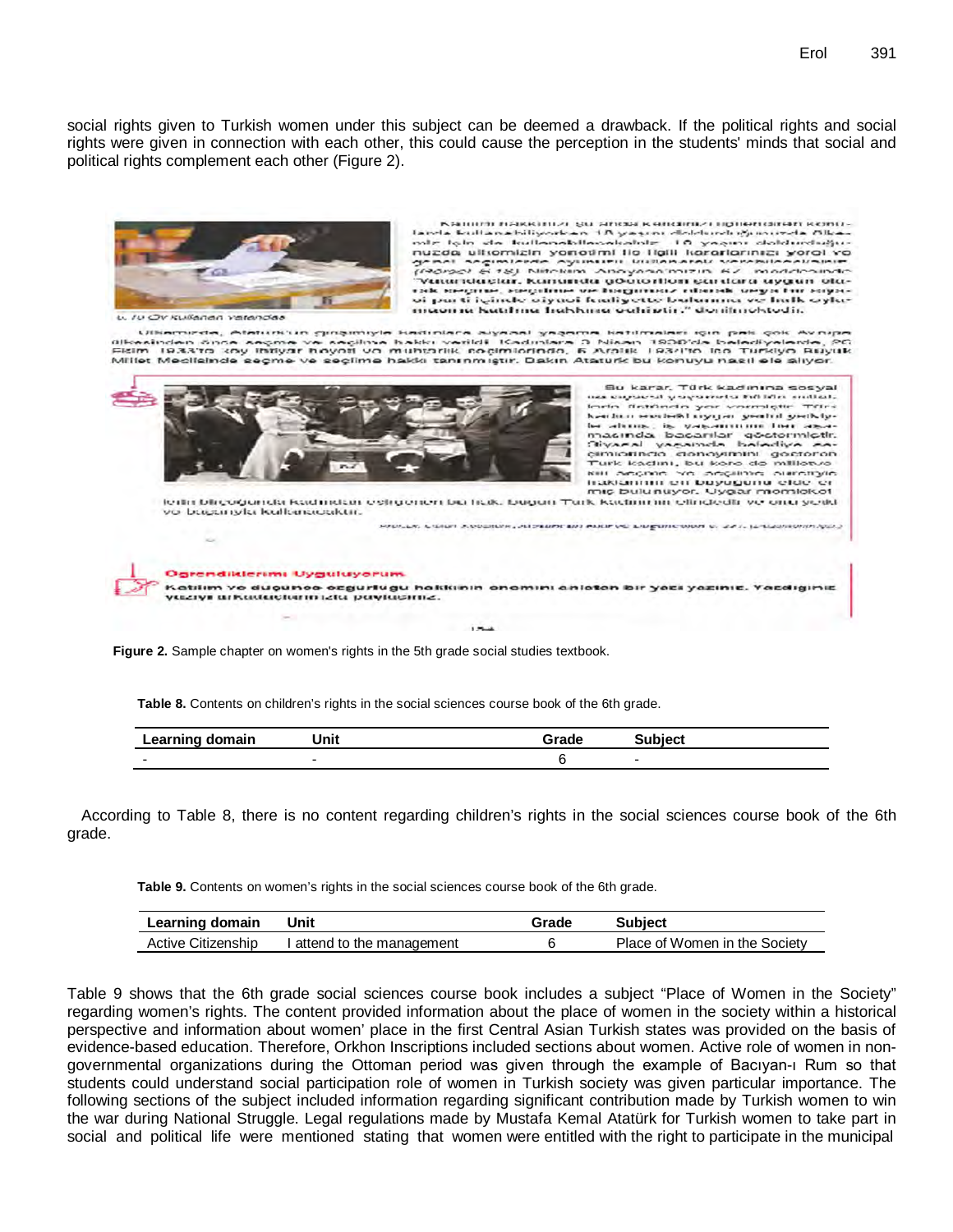elections of 1930, to be a mukhtar in 1933, and to be a deputy in 1934. This was supported with examples from the first woman lawyer and the first woman mukhtar among Turkish women taking part in the management in political life.

In the same subject, the concept of positive discrimination was emphasized stating that disadvantaged groups should be able to benefit from equal and fair share in every field and in every sense and legal regulations made for women to benefit from equal working conditions as men do in working life were also included. In the following section, an attractive poster was provided regarding one of the most important problems of today, violence against women; besides, gender discrimination, physical violence, psychological violence and emotional violence were explained.

**Table 10.** Contents on women's rights in the social sciences course book of the 7th grade.

| Learning domain    | Unit             | Grade | <b>Subject</b>              |
|--------------------|------------------|-------|-----------------------------|
| Active Citizenship | Living Democracy |       | Adventure of Democracy      |
| Active Citizenship | Living Democracy |       | Power from the Constitution |
| Active Citizenship | Living Democracy |       | More Democracy              |

According to Table 10, the "Adventure of Democracy" subject under the "Living Democracy" unit mentions that decisionmaking processes were democratic in the first Central Asian Turkish states. As an example to this, the sultan's wife had a say in congresses and used to take place among decision makers. The content was prepared appropriately to emphasize women's place in the society before Islam. A visual was used representing the moment when women voted in elections while explaining the transition to multi-party system in the Living Democracy. The questions about this visual aimed to allow students to make inference about women's place in the history of Turkish democracy and to understand the mission of Mustafa Kemal Atatürk to give Turkish women the value they deserved. A memoir was mentioned about the high number of women deputies in the 1935 elections to show Atatürk's sensitivity on such issues as equality, justice, right to elect and be elected, participation and respect for others' opinions in the subject titled "Power from the Constitution" under the "Living Democracy". Thus, the students could make out the importance that Atatürk attached to human rights and freedoms. The subject under "More Democracy" title of the "Living Democracy" unit stated that many vulnerable people suffered from antidemocratic applications around the world. It was also stated that not only certain groups but also individuals themselves or their close circles could be affected by such applications. Furthermore, news from a newspaper was provided in support of the news stating that environment of violence drives children to crime. The following section of the subject mentioned mobbing concept and that such practices were a human rights problem and they were harmful to personal rights (Figure 3).



**Figure 3.** Sample chapter on children's rights in the 7th grade social studies textbook.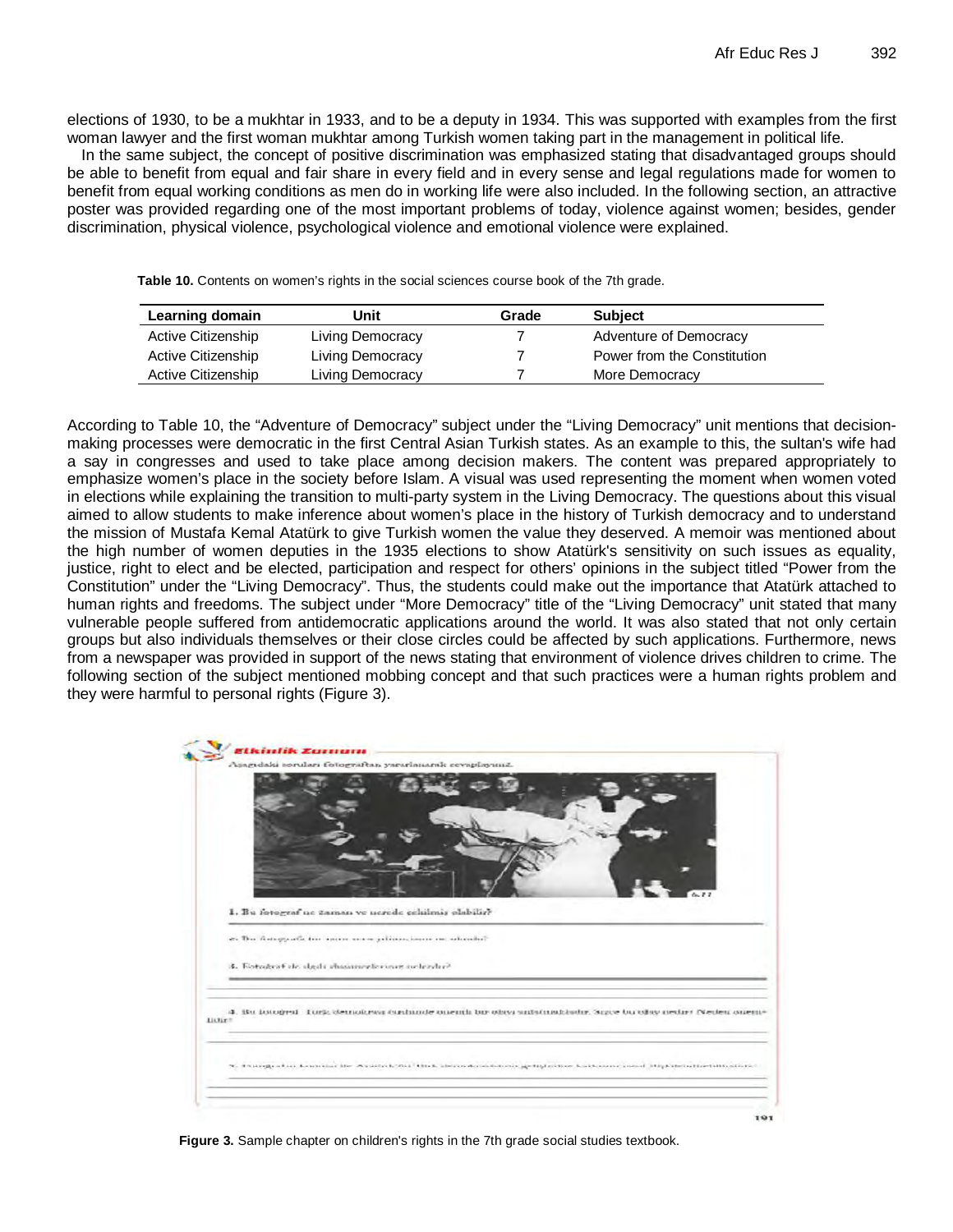**Table 11.** Contents on children's rights in the social sciences course book of the 7th grade.

| Learning domain | Jnit                     | Grade | <b>Subject</b> |
|-----------------|--------------------------|-------|----------------|
| -               | $\overline{\phantom{a}}$ |       | -              |
|                 |                          |       |                |

According to Table 11, there is no content regarding children's rights in the social sciences course book of the 7th grade.

#### **DISCUSSION**

This study found that the 5th and 7th grades include more learning outcomes of human rights in the social sciences curriculum, but there is no balanced distribution in terms of grades. Considering developmental period of the primary school 4th and 5th grades, it is more difficult for these age groups to understand abstract concepts about human rights. Thus, it is more appropriate to teach these concepts to upper grades. This study found that this basic principle was compiled while preparing contents about human rights in social sciences course books. The contents about human rights in learning domains in the social sciences curriculum were most included in "Active Citizenship". Özdemir (2019) determined that democracy and justice concepts were mostly included in "Active Citizenship" learning domain of the social sciences course books. Both studies support each other's results in this sense. There could be contents in different learning domains in the social sciences course books appropriate to human rights basically and children's and women's rights in private. Some subjects on women's rights were found to repeat in social sciences course books as the class level was higher. Social and political rights entitled to women in Turkey were covered by the 5th and 6th grade social sciences course books. Similarly, the 4th and 5th grade social sciences course books included child labor. Contents that repeat constantly may let the students to think that social sciences are a boring reiterated course (Bağlı, 2013; Dolanbay, 2016). It is remarkable that social sciences course books have not covered gender equality sufficiently. It is extremely important for the development of a country when women are in the right place in terms of social role and status. Quality and conscious education is needed to teach this fact (Özaydınlık, 2014). Making reference to the Convention on the Rights of the Children in the content regarding children's rights in this study is significant for students to learn about their rights. Recommendation of the participation of children in social institutions such as schools, community and environment by the Convention on the Rights of the Child to contracting countries and its frequent emphasis in children's rights reports has led certain themes to relatively stand out in Turkish course books (Merey, 2012). The contents on children's and women's rights in the examined course books were supported with appropriate visuals. Furthermore, very little learning outcomes that could be associated with children's and women's rights were included in the social sciences curriculum. Among all learning outcomes in the curriculum, there were three outcomes that were associated with children's and women's rights. There was no learning outcome about children's and women's rights at the 7th grade level. The 4th and 5th grades did not include learning outcomes on women's rights, while the 6th grade did not cover learning outcomes that could be associated with children's rights. Children's and women's rights could have been included in social sciences course books more detailed with numerous concrete examples. Among 18 values in the social sciences curriculum, five were detected to be associated with human rights. Human rights were not distributed in a balanced way in the curriculum. Among these rights, respect was mostly included in the course books. Non-inclusion of sensitivity, one of the human rights values, at any grade level is considered a drawback. Also, among human rights, the equality value was included in the 6th grade only. Inclusion of values related to human rights and freedoms in all grades may play a vital role in students' internalization of human rights.

There were two subjects regarding children's rights in the 5th grade social sciences course book. The subject titled "I exist with my rights" indicated that children's rights have been an important issue from past to present; there have been many studies on it throughout history; and these studies have brought out the Convention on the Rights of the Child which was prepared by the United Nations. Providing institutional information about UNICEF whose focal point is children may help students to be aware of children's rights. It is important that the 5th grade social sciences course book includes content about prevention of child labor which is a human rights issue. Besides international studies on this, the presence of laws on protecting children in the Turkish constitution and awareness of children about the ministry dealing with children can make students feel safe. No content was found in the 6th and 7th grades about children's rights, which is a surprising result. Inclusion of children's rights or the problems faced on these rights at all grade levels in the secondary school can play an important role in increasing awareness of students about their own rights and freedoms. The 5th grade social sciences course book covered information about women's rights through